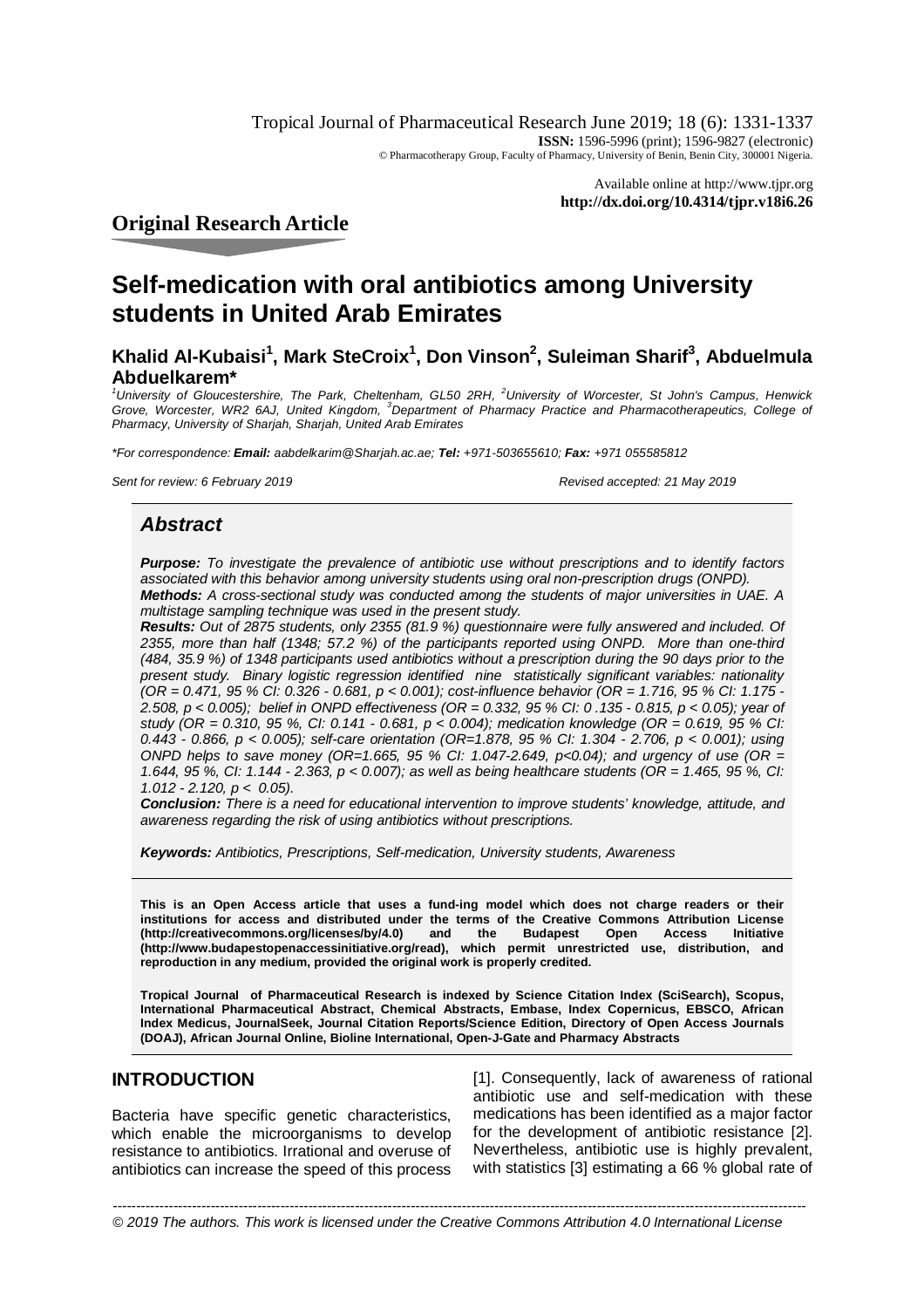antibiotic use. Purchase of antibiotics without a prescription is estimated to account for 50 % worldwide [4]. This implies that users are selfmedicating and are likely to misuse these products. Such irresponsible use of nonprescribed antibiotics is a major global public health problem [5]. Self-medication has been identified as a key cause for increased antimicrobial resistance [2] and this trend constitutes a global public health concern. This again is of particular interest in developing countries [3,6] as it contributes to the spread of antimicrobial resistance, cross-resistance and treatment failure on a global level [7]. Selfmedication of antibiotics has been reported to be high among university students, with the highest (77 and 80 %) prevalence reported among Pakistani students and Sudanese general public respectively [8-9]. On the other hand, lower (about 40%) prevalence rates were reported for students in Palestine, Iran and UAE [10-12]. Antibiotics are sold with and without a prescription in the UAE [13,14]. It has been argued that the prevalence rates of antibiotic use without prescriptions in UAE are considered high and are due to the lack of enforcement of laws and regulations, which would otherwise prohibit this practice [12]. Therefore, the aim of this study is to measure the present prevalence of using antibiotic without prescription and identify the risk factors associated with this behaviour among university students in UAE.

## **METHODS**

### **Study design**

A cross sectional study was conducted among the students of major universities in UAE. A multistage sampling technique was used in the present study. In step 1, three out of five UAE universities that offer medical and non-medical programs were randomly selected. In step 2, three medical and non-medical colleges from each university were selected by stratifying on medical and non-medical colleges and then a simple random sampling technique was used to select three colleges including one medical and two non-medical colleges within each university. In step 3, random sample from each year of program were selected using simple random table.

### **Study population**

Specified precision method was used to determine the sample size as described previously [15] where the desired level of confidence was set at 95% and the desired level of precision was set at 0.03 on either side, such

that the estimated proportion of inappropriate use was within 3%. In the present study, the questionnaire was distributed to 3346 students and identified 2875 eligible students, giving a response rate of 85.9%. A total of 471 students were excluded, as they have had no prior experience ever with the use of ONPD. Furthermore, 356 students were unwilling to participate in the study and only 2,519 students were identified as both ONPD user and non-user in the past 90 days before the study. Of 2,519 participants, 164 questionnaires were excluded due to incomplete status or the fact that most outcomes variables were not answered. Of 2,355 completed surveys, 1,007 respondents reported that that they have not used ONPD during the past 90 days before conducting the study. The remaining 1,348 ONPD users in the past 90 days were collected and analyzed throughout the study period.

#### **Questionnaire development**

A self-administered questionnaire was used in this study. The questionnaire was constructed and developed based on Andersen behavioral model that guided the present study [16]. The questionnaire comprised three types of questions that were divided into three categories: predisposing factors, enabling factors and need factors, accordingly, the survey ended up with more than 25 explanatory variables. Independent variables were grouped into predisposing factors (three demographic<br>characteristics, one social structural characteristics, one social characteristic and fifteen health belief characteristics), enabling factors (colleges, year of study, medication knowledge, source(s) of ONPD–information [17], income and employment) and need factors (self-care orientation and perceived-health).The survey was completed in a paper-and-pencil survey instead of an online form. The researcher provided a personal introduction and briefing of the study, informing the students of the nature of the study, the purpose of the study, and the expected time to complete the questionnaire. Appropriate drug use was assessed based on five assessment criterion namely self-diagnosis, self-selection of ONPD, dose, frequency of use and food-drug administration [15]. For the purpose of this study, participants were asked whether they used oral antibiotics without prescription in the past 90 days before conducting the study.

### **Data analysis**

The data were analyzed using Statistical Package for the Social Sciences (SPSS, version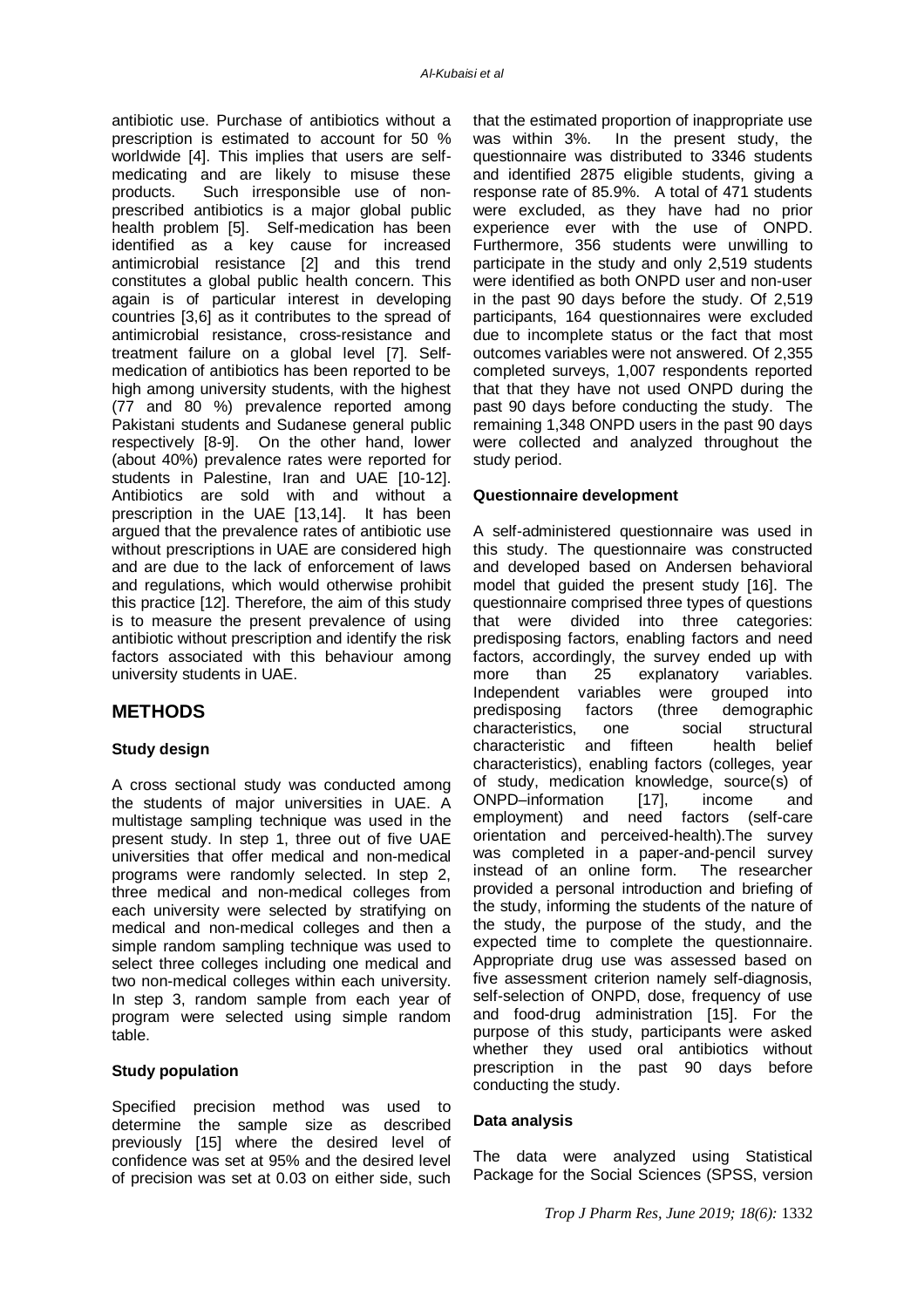20, Chicago, IL, USA). Descriptive statistics was used to describe the study variables using frequencies and percentages. Binary Logistic Regression (BLR) was conducted to identify the risk factors of using antibiotics without prescription using enter method.

#### **Ethics**

The present study was conducted after the approval of the Institutional Ethics Committees (approval no. DFCM/08/01/14/739, University of Shariah) in UAE and Gloucestershire University, UK, approval no. REC.4113).

## **RESULTS**

A total of 2875 students were approached from different universities in UAE for the survey of utilization of non-prescription drugs. Only 2355 questionnaire were fully answered, returned and included in the present study. Among these, majority were females (1797; 76.3 %), single (2151; 91.3 %), and not employed during the study period (2190; 93%). Majority of the responders (2158; 91.6 %) were in the age group of 18-23 years as shown in Table 1. More than half of them (1348; 57.2 %) reported using ONPD in the past 90 days before conducting the study and were asked to complete the survey. Among the 1348 users of ONPD, more than one third (484, 35.9 %) of the ONPD users reported using antibiotics without a prescription during the 90 days prior to the present study. Healthcare students accounted for 492 (36.5 %) of participants with more than a third (181, 36.8 %) of them reporting using antibiotics without a prescription. On the other hand, of the total nonhealthcare (856, 63.5 %) respondents, 303 (35.4 %) were using the antibiotics without a prescription. Hence, the difference between healthcare and non-healthcare respondents was statistically not significant ( $p = 0.608$ ).

A binomial logistic regression was performed to ascertain the effects of 41 potential predicators on the likelihood that participants will use antibiotics without prescriptions. The logistic regression model was not statistically significant,  $\chi^2(8) = 5.637, p = 0.688$ . The model explained  $25\%$  (Nagelkerke R<sup>2</sup>) of the variance in using antibiotics without prescriptions and correctly classified 71.4 % of cases. Sensitivity was 52.2 %, specificity was 83.4 %, positive predictive value was 66.5 % and negative predictive value was 73.4 %. Of the 41 predictor variables only 9 were statistically significant: nationality, costinfluence behaviour, the belief in ONPDeffectiveness, year of study, medication knowledge, self-care orientation cutting costs,

emergency use, as well as being healthcare students.

**Table 1:** Demographic characteristics of the participants ( $n = 2355$ )

| Demographics             |                         | N        | $\overline{\mathcal{C}}$ | 95% CI     |            |  |
|--------------------------|-------------------------|----------|--------------------------|------------|------------|--|
|                          |                         |          |                          | Lower      | Upper      |  |
| Age                      |                         |          |                          |            |            |  |
|                          | 18-20                   | 1033     | 43.8                     | 41.9       | 45.9       |  |
|                          | 21-23                   | 1125     | 47.8                     | 45.7       | 49.8       |  |
|                          | 24-26                   | 171      | 7.3                      | 6.2        | 8.4        |  |
|                          | 27-29<br>$\geq 30$      | 12<br>14 | 0.5<br>0.6               | 0.3<br>0.3 | 0.8<br>0.9 |  |
|                          |                         |          |                          |            |            |  |
| Gender                   |                         |          |                          |            |            |  |
|                          | Female                  | 1797     | 76                       | 74.6       | 78.0       |  |
|                          | Male                    | 558      | 24                       | 22.0       | 25.4       |  |
| <b>Marital Status</b>    |                         |          |                          |            |            |  |
|                          | Single                  | 2151     | 91.3                     | 90.2       | 92.4       |  |
|                          | Married                 | 186      | 7.9                      | 6.9        | 9.0        |  |
|                          | Divorced                | 11       | 0.5                      | 0.2        | 0.8        |  |
|                          | <b>Others</b>           | 7        | 0.3                      | 0.1        | 0.6        |  |
| <b>Ethnicity</b>         |                         |          |                          |            |            |  |
|                          | UAE                     | 1073     | 45.5                     | 43.5       | 47.6       |  |
|                          | National                | 1068     | 45.4                     | 43.4       | 47.4       |  |
|                          | Arab                    | 86       | 3.7                      | 2.9        | 4.4        |  |
|                          | Asian                   | 88       | 3.7                      | 3.0        | 4.5        |  |
|                          | Iranian                 | 40       | 1.7                      | 1.2        | 2.3        |  |
|                          | <b>Others</b>           |          |                          |            |            |  |
| <b>Universities</b>      |                         |          |                          |            |            |  |
|                          | SoU                     | 681      | 28.9                     | 27.0       | 30.8       |  |
|                          | UAE                     | 837      | 35.5                     | 33.6       | 37.5       |  |
|                          | Aiman                   | 837      | 35.5                     | 33.6       | 37.5       |  |
| Year of study            |                         |          |                          |            |            |  |
|                          | 1 <sup>st</sup> year    | 175      | 7.4                      | 6.4        | 8.5        |  |
|                          | 2 <sup>nd</sup><br>year | 560      | 23.8                     | 22.1       | 25.5       |  |
|                          | 3 <sup>rd</sup><br>year | 713      | 30.3                     | 28.5       | 32.2       |  |
|                          | 4 <sup>th</sup><br>vear | 670      | 28.5                     | 26.6       | 30.2       |  |
|                          | 5 <sup>th</sup><br>year | 190      | 8.1                      | 7.0        | 9.2        |  |
|                          | 6 <sup>th</sup><br>year | 47       | 2                        | 1.4        | 2.6        |  |
| <b>Employment status</b> |                         |          |                          |            |            |  |
|                          | Yes                     | 165      | 7                        | 5.9        | 8.1        |  |
|                          | No                      | 2190     | 93                       | 91.9       | 94.1       |  |
|                          | Total                   | 2355     | 100                      |            |            |  |

*SoU, Sharjah University*

Nationality was a significant predictor variable. Participants of UAE nationality were 47 % times less likely than expatriates' to use ONPD with the true population effect between32 and 68 % and this result was statistically significant  $(OR =$ 0.471, 95% CI: 0.326 - 0.681, *p* < 0.001). Furthermore, the cost of drugs was a risk factor for misusing antibiotics without a prescription. Participants who reported that the cost of drugs affect their decision to use them had 1.7 times higher odds of using antibiotics without a prescription compared to those who were not influenced by the cost of ONPD (OR  $= 1.716$ , 95 % CI: 1.175 - 2.508, *p* < 0.005). Therefore,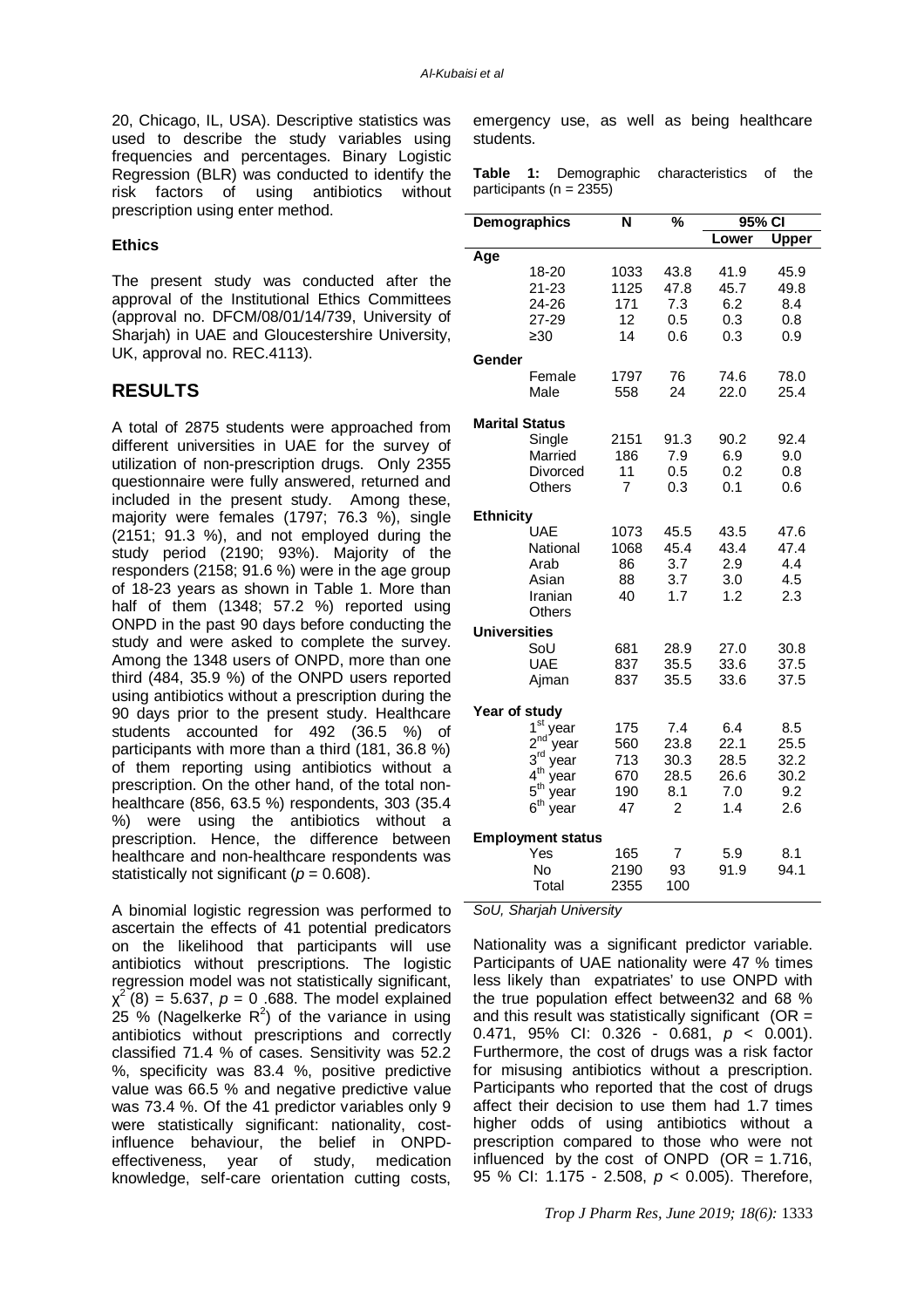cost influences behavior might be a risk factor for misusing antibiotics.

Belief is another factor that has been shown in our study to be related to individual health behavior, especially using antibiotics without a prescription. Participants believing that ONPD are only moderately effective were 33 % times less likely to use ONPD than those who believed that ONPDs are effective (OR =  $0.332$ , 95% CI; 0 .135 - 0.815, p<0.05). Similarly, participants believing that ONPD are ineffective were 40 % times less likely to use ONPD than those who believed that ONPDs are effective  $(OR = 0.400,$ 95 % CI: 0.161-0.994, p<0.05). Therefore the belief about the effectiveness of ONPD might be a prescription factor against using antibiotics without prescription.

Participants with poor-moderate medication knowledge had significantly lower odds of using antibiotics without prescription compared to users with good medication knowledge ( $OR =$ 0.619, 95 % CI: 0.443-0.866, p< 0.005). Also, participants in their fourth year of study ( $OR =$ 0.310, 95 %, CI: 0.141-0.681, p < 0.004), fifth year of study (OR = 0.243, 95 %, CI: 0.088- 0.666, p< 0.01), or sixth year of study (OR = 0.101, 95 %, CI: 0.015-0.678,  $p < 0.02$  had lower odds of using antibiotics without prescription compared to participants in their first year of study.

Being a Healthcare participant was a significant variable for using antibiotics without

prescription. Healthcare participants had 1.4 times higher odds of using antibiotics without prescription compared to non-healthcare participants (OR = 1.465, 95 %, CI: 1.012 - 2.120, *p* < 0.05). Therefore being a healthcare participant might be a risk factor for misusing antibiotics without prescription.

Urgency of the health situation and financial reasons were also significant predictors. Participants who frequently used ONPD in order to save money had 1.6 times higher odds of using antibiotics without a prescription compared to participants who did not  $(OR = 1.665, 95\% \text{ Cl}:$ 1.047 - 2.649, *p* < 0.04). Furthermore, participants who use ONPD because of urgent heath situation had 1.6 times higher odds of using antibiotics without prescription compared to those who did (OR = 1.644, 95 %, CI: 1.144 -2.363, *p* < 0.007). Therefore, urgency of situation and financial reasons might be risk factors for misusing antibiotics without prescription. Participants with a high self-care orientation had significantly 1.8 times higher odds of using antibiotics without prescription compared to a low self-care orientation's participants and this result was statistically significant  $(OR = 1.878, 95 %$ CI: 1.304-2.706, p<0.001). Therefore, high level of self-care orientation might be a risk factor for using antibiotics without prescription. Logistic regression model for associations with antibiotic's use without prescription is summarized in Table 2.

| <b>Table 2:</b> Logistic Regression model for associations with antibiotic's use without prescription |  |  |  |
|-------------------------------------------------------------------------------------------------------|--|--|--|
|-------------------------------------------------------------------------------------------------------|--|--|--|

| Variable                             | <b>Response</b> | Exp(B)   | ΟR    | 95% CI |       | P-value |
|--------------------------------------|-----------------|----------|-------|--------|-------|---------|
| Nationality                          | UAE.            | $-0.753$ | 0.471 | 0.326  | 0.681 | < 0.001 |
| (ref-Expatriate)                     | national        |          |       |        |       |         |
| Cost -influence behavior (ref-No)    | Yes             | 0.540    | 1.716 | 1.175  | 2.508 | 0.005   |
| Effectiveness of ONPD belief (ref-   | Moderately      | $-1.103$ | 0.332 | 0.135  | 0.815 | 0.016   |
| effective)                           | Ineffective     | $-0.917$ | 0.400 | 0.161  | 0.994 | 0.048   |
| Medication knowledge                 | Poor-           | $-0.480$ | 0.619 | 0.443  | 0.866 | 0.005   |
| (ref-good)                           | moderate        |          |       |        |       |         |
| Healthcare versus non-               | Healthcare      | 0.382    | 1.465 | 1.012  | 2.120 | 0.043   |
| Healthcare(ref-non-Healthcare)       |                 |          |       |        |       |         |
| Self-care orientation (ref-low)      | High            | 0.630    | 1.878 | 1.304  | 2.706 | 0.001   |
| Reason-saves money                   | No.             | 0.510    | 1.665 | 1.047  | 2.649 | 0.031   |
| $(ref-ves)$                          |                 |          |       |        |       |         |
| Reason-urgency of ONPD use (ref-yes) | No.             | 0.497    | 1.644 | 1.144  | 2.363 | 0.007   |
| Year of study                        | Second          | $-0.193$ | 0.824 | 0.415  | 1.636 | 0.580   |
| (ref-first year)                     | Third           | $-0.608$ | 0.544 | 0.265  | 1.117 | 0.097   |
|                                      | Fourth          | $-1.170$ | 0.310 | 0.141  | 0.681 | 0.004   |
|                                      | Fifth           | $-1.417$ | 0.243 | 0.088  | 0.666 | 0.006   |
|                                      | Sixth           | $-2.293$ | 0.101 | 0.015  | 0.678 | 0.018   |

## **DISCUSSION**

In the present study, more than one third of users reported misusing antibiotics without a prescription during the 90 days prior to the study. It might be possible that such trend is due to easy access to antibiotics in UAE and the economic status of participants who find medical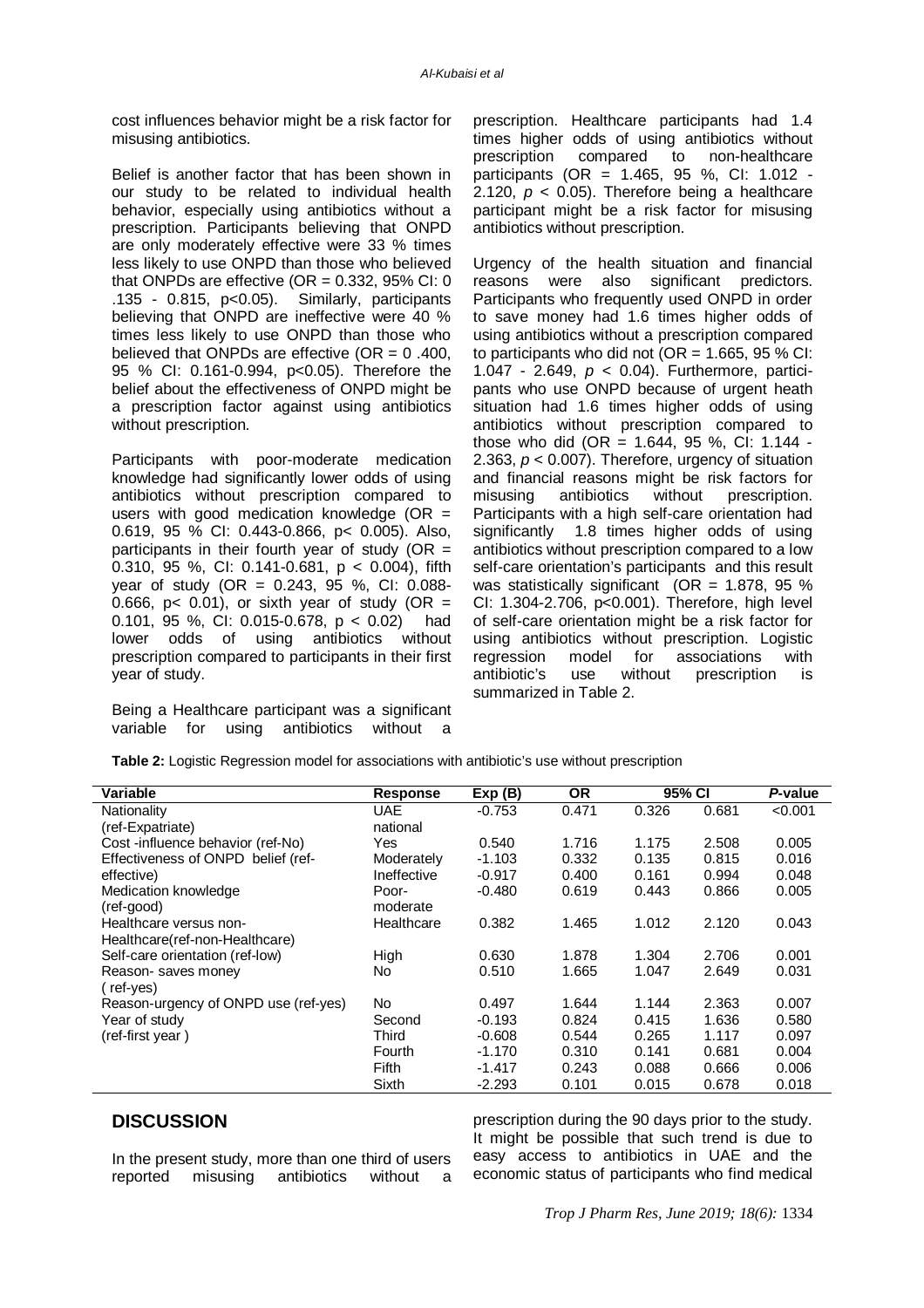consultation rather expensive (saving money). Another possible reason is a false sense of confidence in self-diagnosis and self-treatment among participants who use antibiotics without prescription and this speculation is consistent with that of Pan *et al* [18] who concluded that a false sense of confidence in self-treatment and easy access to antibiotics without prescription had encouraged Chinese students to selfmedicate with antibiotics without medical consultation.

One of the associated factors of concern was nationality, which was connected with medical insurance. UAE nationals had lower odds of using antibiotics without prescription compared to expatriates. This data was retrieved from information provided by Zaghloul *et al* [19] arguing that non-UAE nationals have limited or no health insurance in comparison to UAE nationals who have access to premium health care. Our study indicated that non-UAE students had statistically significant increased odds of using antibiotics without prescription.

. Again, participants who were influenced by the cost of drugs had a higher probability of using antibiotics without a prescription than those who were not influenced. This can be attributed to the belief that more expensive drugs are more effective because higher cost signals higher quality. Microbial infections were perceived by participants as a serious health condition and they may buy more expensive antibiotics with the misconception that these are more effective than their cheaper alternatives. We also observed that participants who believed that ONPDs had moderate to no effect were less likely to take antibiotics without a prescription. This belief is attributed to the availability of oral nonprescription drugs and ease of gaining access to antibiotics without prescription in the UAE [14]. As no other study has engaged with these variables it is not possible to compare our findings with those of other researches and it is recommended that future research should explore this gap. Participants with poor-tomoderate medication knowledge had a lower probability of using antibiotics without a prescription than participants with good medication knowledge of ONPD. This finding could be attributed to a false sense of confidence among university students with good medication knowledge, such that they misused antibiotics at a higher prevalence than students with poor-tomoderate medication knowledge. This finding supports previous research that showed that a false sense of confidence in self-treatment and easy access to antibiotics without a prescription

had encouraged Chinese students to use antibiotics without a prescription [18].

Nevertheless, the Chinese study also reported that "prior" medication knowledge of the university students was a risk factor for using antibiotics without a prescription [18]. This inconsistency with the final findings between our study and the Chinese study might be attributed to the differences in the method of measuring, classifying and coding the medication knowledge variable. Furthermore, the number and the types of predictors which entered the multivariate statistical analysis in our study are larger and broader than that of Pan *et al* [18]. Therefore, there is a need for further studies to more fully investigate the relationship between knowledge and antibiotic misuse among students in the UAE.

The year of study of the students was associated with the risk of taking antibiotics without prescription. Students in the first year of study were more likely to take antibiotics without prescription as compared with students in the fourth, fifth and sixth year of study. Senior students might have higher awareness in using antibiotics without a prescription compared to junior students. These findings agree with a study that showed that self-medication with antibiotics was lower among fourth year than second year medical students in Bahrain [20].

There is a distinct difference between awareness and knowledge; awareness is being conscious of the risks attributed to misuse of antibiotics rather than acquiring information to pass examinations and do the job better. Therefore, we need high awareness and right information [21]. Money saving behavior seemed to act as a motivating factor for taking antibiotics without prescription. As stipulated by Zaghloul *et al* [19] participants who had to pay for consultations would renounce this practice and engage in self-medication, including taking antibiotics without prescription. This was also true for the population in our study.

Participants who did not use ONPD for an urgent heath situation had a higher probability of using antibiotics without prescription than those who did. This finding might be explained in the context of health-seeking behavior, which differs from person to person depending on the severity of the illness (low versus high) as shown by Biswas *et al* [22]. It might be possible that participants who perceived their illness as an urgent (e.g. getting a fever at night) would use an ONPD immediately. However, if they get a more severe illness, they would visit a physician to ask for a prescription. This might also suggest that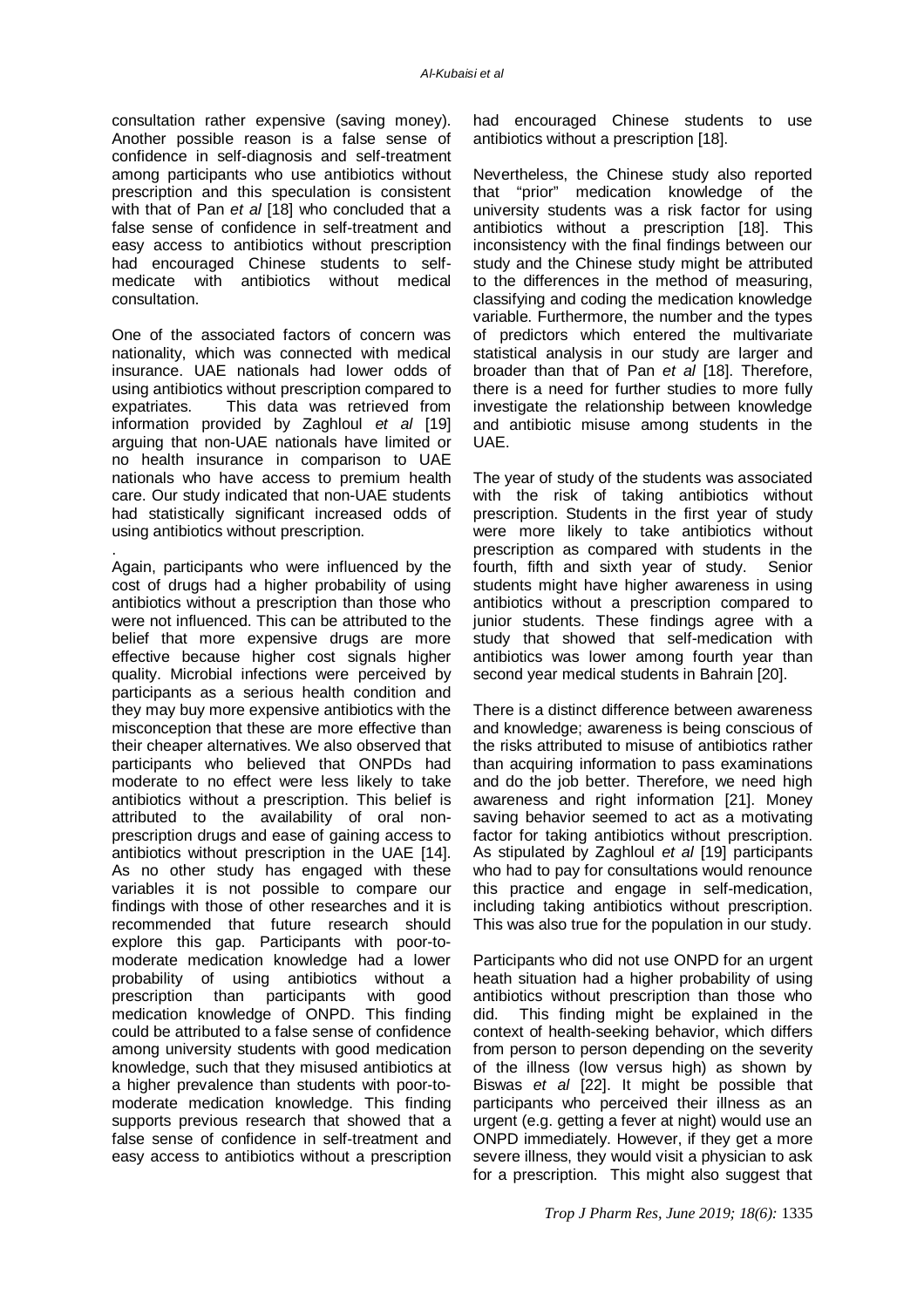participants with a high perception of the severity of an illness do not have misconceptions about the use of antibiotics without a prescription. Our observation is in line with earlier descriptive findings, which demonstrated that nonprescription drugs are used in emergency situation among university students [23]. As far as we are aware this is the first time that urgency of drug use is investigated as associated variable for misusing antibiotics without a prescription in the literature. Participants who had a high perception of self-care were more likely to take antibiotics without a prescription as compared to participants of low self-care perception. This is similar to the observation in Palestinian students with high self-care orientation who were found to be more confident in self-medication across a variety of drug categories including antibiotics [11].

In summary, only 9 out of 41 predictor variables were significantly associated with use of ONPDs including antibiotics. These factors include; nationality, cost-influence behavior, the belief in ONPD-effectiveness, year of study, medication knowledge, self-care orientation, saving money, and the emergency of use as well as being healthcare students.

#### **Limitations of the study**

A major limitation of this study is the collection of retrospective data about use of medications that may be under-reported by the participants leading to the possibility of a reported lower prevalence rate in this study. Another limitation is that no attempt was made to investigate the influence of the insurance status of participants on the prevalence of self-medication with oral antibiotics.

## **CONCLUSION**

The prevalence of misuse of antibiotics is high among university students in UAE. There is an urgent need for educational intervention to improve students' knowledge of, attitude to, and awareness of the risks of using antibiotics without prescription. In addition, the introduction of a national day on rational use of antibiotics would certainly increase public awareness of such an important health issue.

## **DECLARATIONS**

### *Acknowledgement*

This research was carried out in five UAE universities that offer medical and non-medical

programs. The authors are grateful to the college's Dean, administrative staff and students for their support.

## *Conflict of interest*

No conflict of interest is associated with this study.

## *Contribution of authors*

We declare that this work was done by the authors named in this article and all liabilities pertaining to claims relating to the content of this article will be borne by the authors. All of the authors contributed equally in the conducting of the study (designed, collected and analyzed the data), preparation and approval of the manuscript.

### *Open Access*

This is an Open Access article that uses a funding model which does not charge readers or their institutions for access and distributed under the terms of the Creative Commons Attribution License (<http://creativecommons.org/licenses/by/> 4.0) and the Budapest Open Access Initiative [\(http://www.budapestopenaccessinitiative.org/rea](http://www.budapestopenaccessinitiative.org/rea) d), which permit unrestricted use, distribution, and reproduction in any medium, provided the original work is properly credited.

## **REFERENCES**

- *1. World Health Organization (WHO). United Arab Emirates/Statistics. [2016]. Available from: <http://www.who.int/countries/are/en/> (Accessed: 21 January 2016)*
- *2. Bennadi D. Self-medication: A current challenge. J Basic Clin Pharm 2014; 5(1):19-23.*
- *3. Shehadeh MB, Suaifan GA, Hammad EA. Active educational intervention as a tool to improve safe and appropriate use of antibiotics. SPJ 2015; 24(5): 611- 615.*
- *4. Cars O, Högberg L. Innovating for antibacterial resistance, Professional affairs [2007] Available from: [https://www.reactgroup.org/uploads/publications/react](https://www.reactgroup.org/uploads/publications/react-)publications/innovating-for-bacterial-resistance.pdf (Accessed 4 February 2018)*
- *5. Togoobaata, G, Ikeda N, Ali M, Sonomjamts M, Dashdemberel S, Mori R, Shibuya K.. Survey of nonprescribed use of antibiotics for children in an urban community in Mongolia. Bulletin of the WHO 2010; 88(12): 930-936.*
- *6. Shah S, Ahmad H, Rehan R, Najeeb S, Mumtaz M, Jilani M, Rabbani M, Alam M, Farooq S, Kadir M. Selfmedication with antibiotics among non-medical*

*Trop J Pharm Res, June 2019; 18(6):* 1336